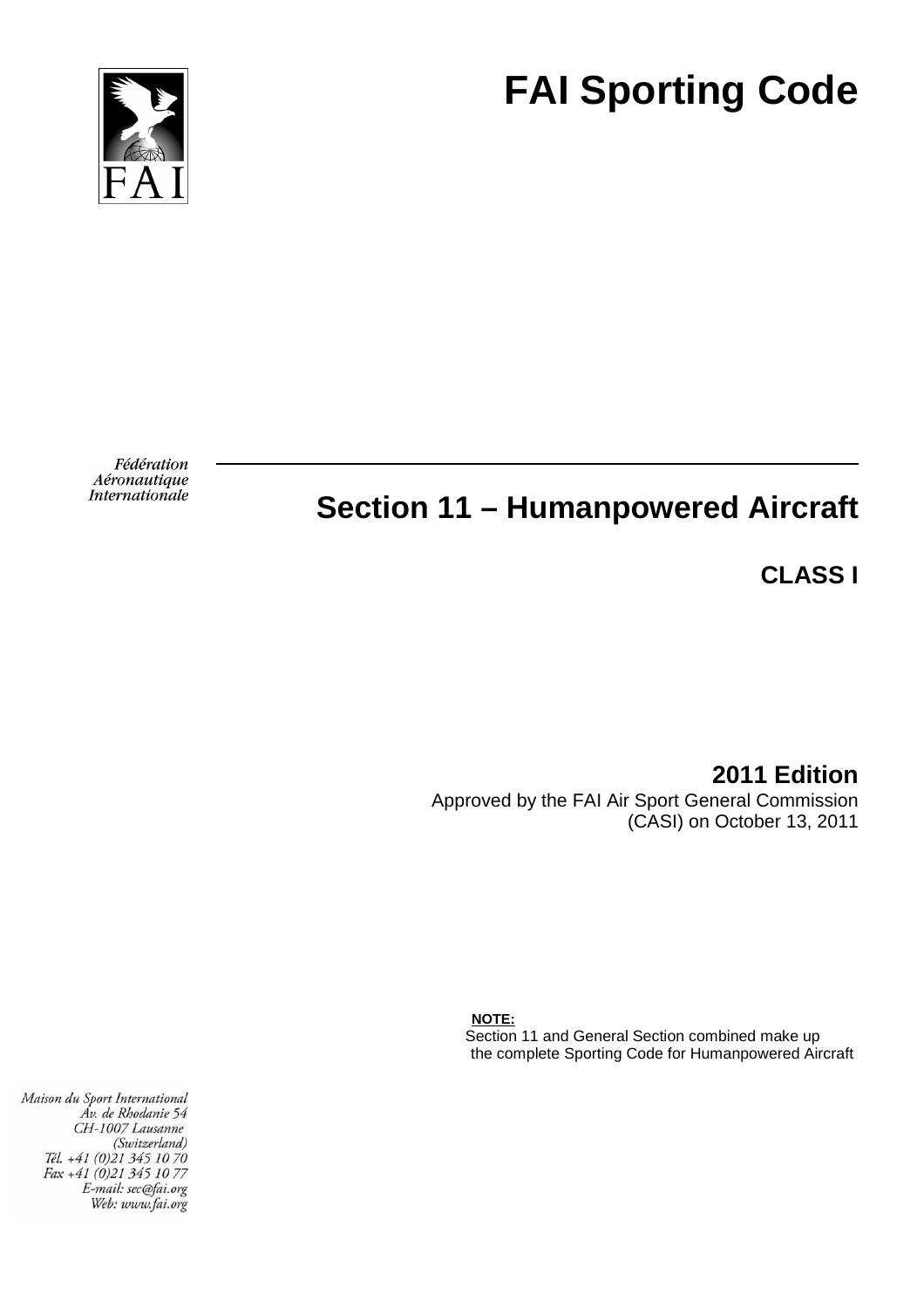# **FEDERATION AERONAUTIQUE INTERNATIONALE Maison du Sport International Av. de Rhodanie 54 CH - 1007 LAUSANNE, Switzerland**

Copyright 2011

All rights reserved. Copyright in this document is owned by the Fédération Aéronautique Internationale (FAI). Any person acting on behalf of the FAI or one of its Members is hereby authorized to copy, print, and distribute this document, subject to the following conditions:

- **1. The document may be used for information only and may not be exploited for commercial purposes.**
- **2. Any copy of this document or portion thereof must include this copyright notice.**

Note that any product, process or technology described in the document may be the subject of other Intellectual Property rights reserved by the Fédération Aéronautique Internationale or other entities and is not licensed hereunder.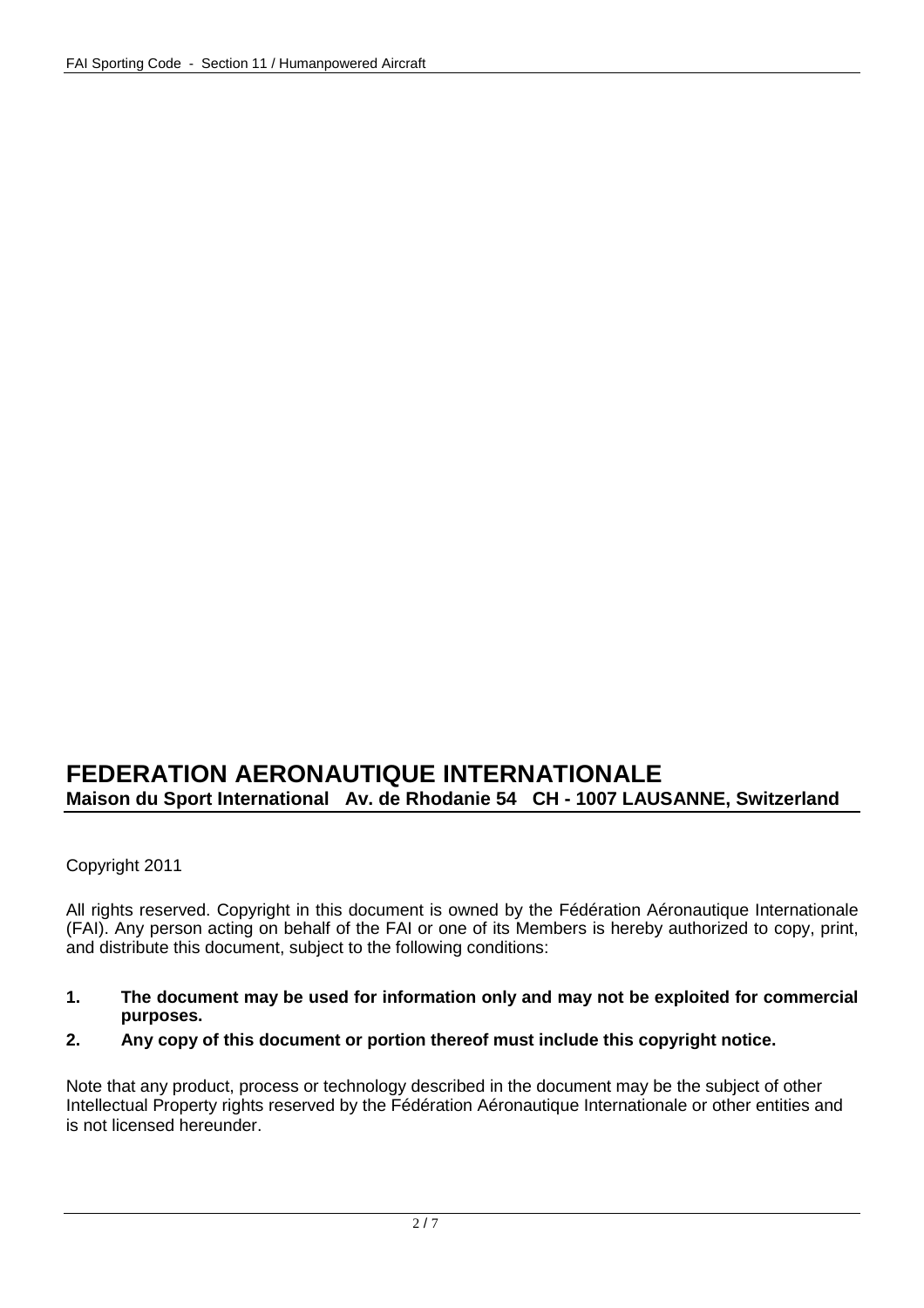# **RIGHTS TO FAI INTERNATIONAL SPORTING EVENTS**

All international sporting events organised wholly or partly under the rules of the Fédération Aéronautique Internationale (FAI) Sporting Code<sup>1</sup> are termed FAI International Sporting Events<sup>2</sup>. Under the FAI Statutes<sup>3</sup>, FAI owns and controls all rights relating to FAI International Sporting Events. FAI Members<sup>4</sup> shall, within their national territories<sup>5</sup>, enforce FAI ownership of FAI International Sporting Events and require them to be registered in the FAI Sporting Calendar<sup>6</sup>.

**An event organiser who wishes to exploit rights to any commercial activity at such events shall seek prior agreement with FAI**. The rights owned by FAI which may, by agreement, be transferred to event organisers include, but are not limited to advertising at or for FAI events, use of the event name or logo for merchandising purposes and use of any sound. image, program and/or data, whether recorded electronically or otherwise or transmitted in real time. This includes specifically all rights to the use of any material, electronic or other, including software, that forms part of any method or system for judging, scoring, performance evaluation or information utilised in any FAI International Sporting  $\textsf{Event}^\tau$ .

Each FAI Air Sport Commission<sup>8</sup> may negotiate agreements, with FAI Members or other entities authorised by the appropriate FAI Member, for the transfer of all or parts of the rights to any FAI International Sporting Event (except World Air Games events<sup>9</sup>) in the discipline<sup>10</sup>, for which it is responsible<sup>11</sup> or waive the rights. Any such agreement or waiver, after approval by the appropriate Air Sport Commission President, shall be signed by FAI Officers<sup>12</sup>.

Any person or legal entity that accepts responsibility for organising an FAI Sporting Event, whether or not by written agreement, in doing so also accepts the proprietary rights of FAI as stated above. Where no transfer of rights has been agreed in writing, FAI shall retain all rights to the event. **Regardless of any agreement or transfer of rights, FAI shall have, free of charge for its own archival and/or promotional use, full access to any sound and/or visual images of any FAI Sporting Event**. The FAI also reserves the right to arrange at its own expense for any and all parts of any event to be recorded, filmed and/or photographed for such use, without payment to the organiser.

| $\overline{1}$  |                                                          |                                                                 |
|-----------------|----------------------------------------------------------|-----------------------------------------------------------------|
| 2               | FAI Sporting Code, Gen. Section, Chapter 3,  para 3.1.3. |                                                                 |
| 3               |                                                          |                                                                 |
| $\overline{4}$  |                                                          |                                                                 |
| 5               |                                                          |                                                                 |
| 6               |                                                          |                                                                 |
| $\overline{7}$  |                                                          |                                                                 |
| 8               |                                                          |                                                                 |
| 9               | FAI Sporting Code, Gen. Section, Chapter 3,  para 3.1.7  |                                                                 |
| 10              |                                                          | FAI Sporting Code, Gen. Section, Chapter 1,  paras 1.2. and 1.4 |
| 11              |                                                          |                                                                 |
| 12 <sup>°</sup> |                                                          |                                                                 |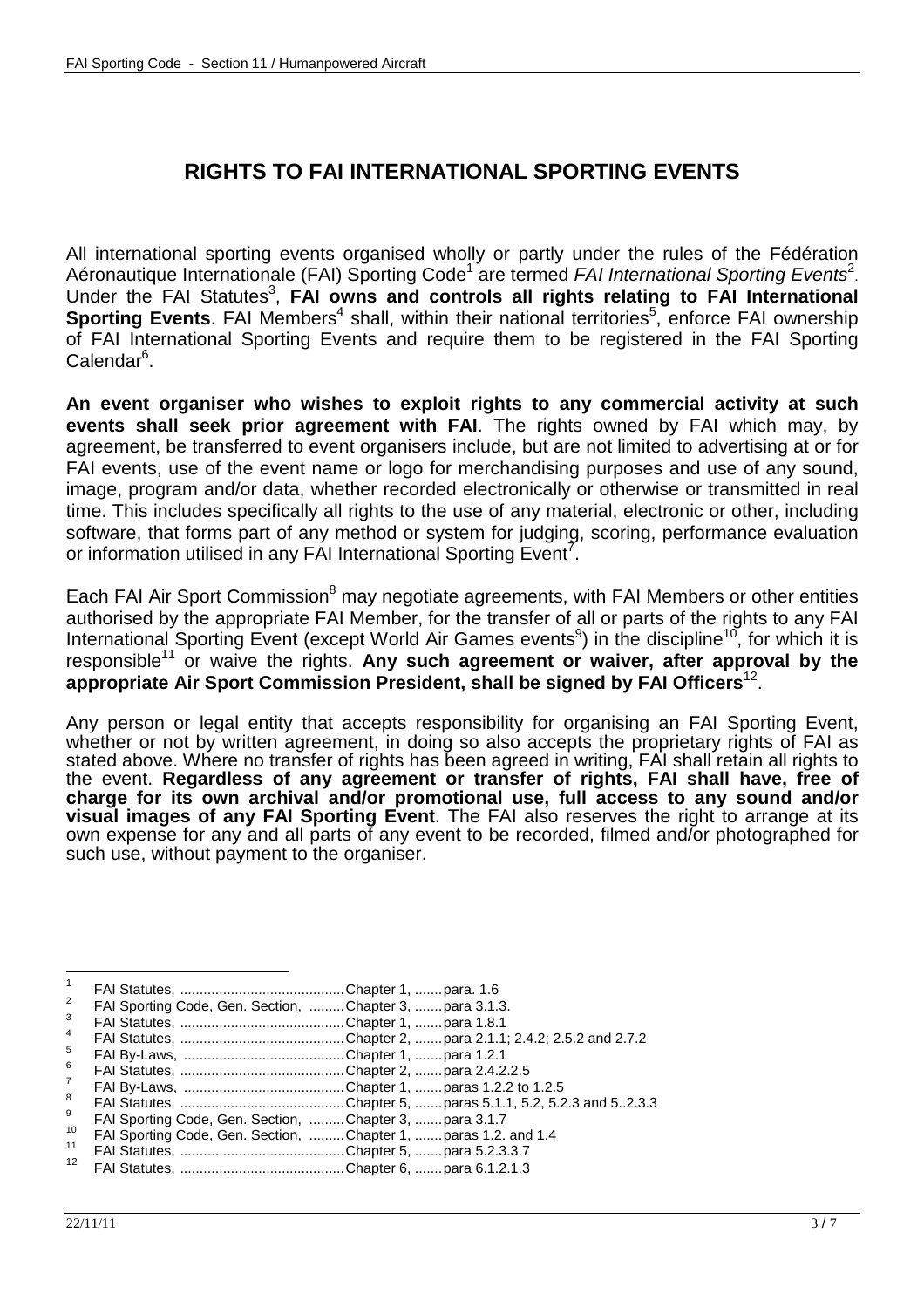# **Chapter 1 CLASSIFICATION**

#### **Class I - Humanpowered Aircraft**

| 1.1 | Sub-Class I-C | Humanpowered Aeroplanes                     |
|-----|---------------|---------------------------------------------|
| 1.2 | Sub-Class I-D | Humanpowered Aeroplanes with stored energy  |
| 1.3 | Sub-Class I-E | Humanpowered Rotorcraft                     |
| 1.4 | Sub-Class I-F | Humanpowered Rotorcraft with stored energy  |
| 1.5 | Sub-Class I-G | Humanpowered Ornithopter                    |
| 1.6 | Sub-Class I-H | Humanpowered Ornithopter with stored energy |

# **Chapter 2 DEFINITIONS**

#### 2.1 **Humanpowered Aircraft**

An aerodyne which takes off and remains airborne using solely the muscular energy of one or more persons on board. It may not employ any systems of static support (gas, hot air, etc.) and may not carry any kind of apparatus which could receive energy during flight but may carry apparatus to store muscular energy after take-off.

#### 2.2 **Ornithopter**

A machine that achieves and sustains flight by the sole means of flapping wings.

#### 2.3 **Flight**

A flight by an aircraft starting at Take-off and ending with the Landing.

#### 2.4 **Flight performance**

The achievement attained during a Flight.

# 2.5 **Completed Flight**

A Flight is deemed not to be completed if:

- **1)** An accident occurs during the Flight resulting in the death of any member of the crew within 48 hours
- **OR**
- **2)** Any person leaves the aircraft during the Flight, including at Take-off  **OR**
- **3)** Any part of the aircraft or its equipment is shed or jettisoned.

# 2.6 **Types of Flight**

- **1)** Distance Flight:
	- A Flight measured for distance from a Departure Point to a Finish Point
- **2)** Duration Flight:
	- A Flight timed from Take-off to Landing.
- **3)** Speed Flight:
	- A Flight timed for speed from a Departure Point to a Finish Point.

# 2.7 **Courses**

A Course consists of the straight line(s) between a Departure Point and a Finish Point via any Turn or Control Points in the designated or pre-declared sequence.

# 2.8 **Declared Course**

A Course declared in advance in writing by the pilot.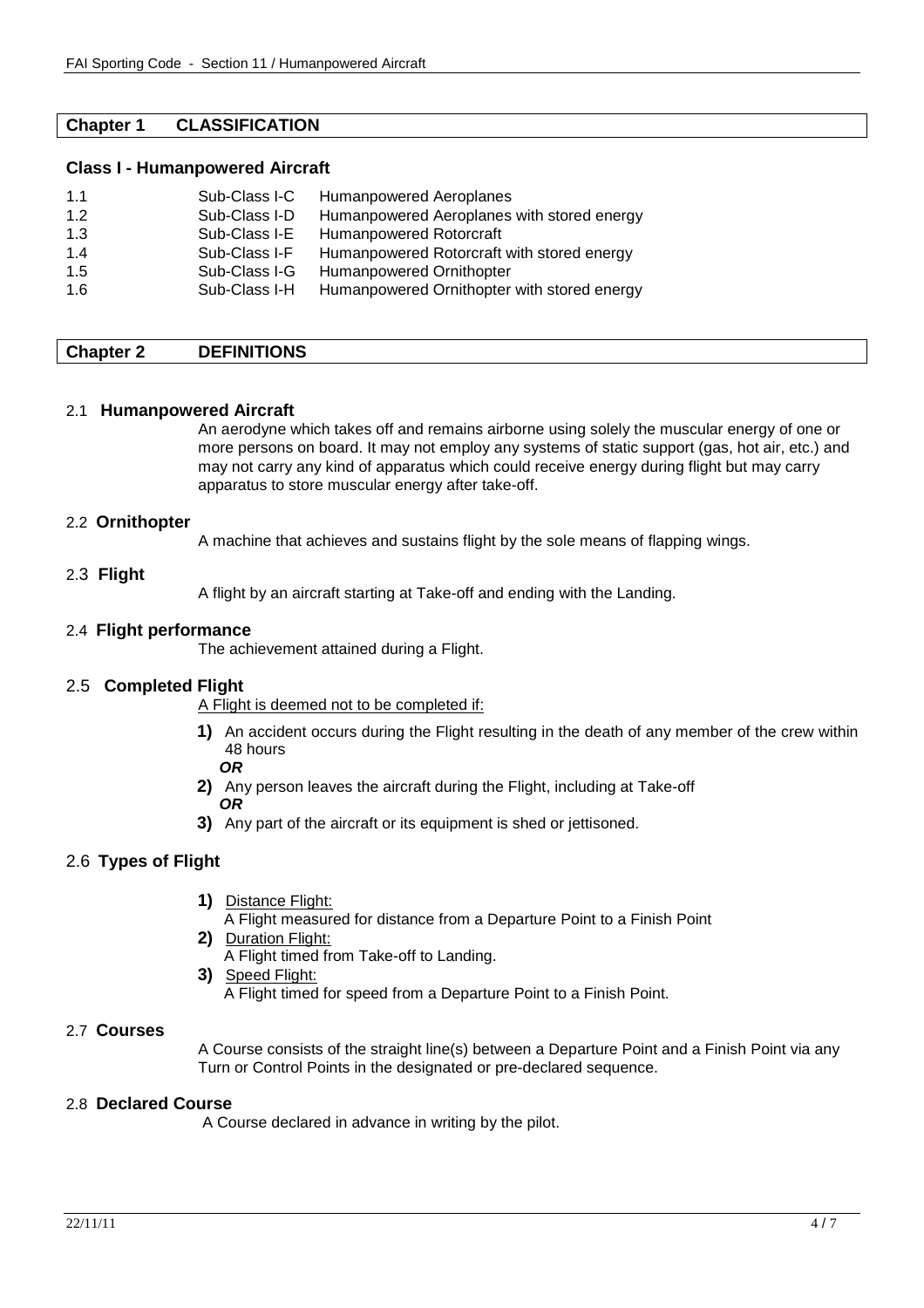# 2.9 **Types of course**

- **1)** Out-and-return Course: From a Departure Point to a Turn Point with return along the reciprocal course to the Departure Point.
- **2)** Triangular Course: As defined in General Section A 7.3.2. The Finish Line is the same as the Start Line
- **3)** Closed Circuit Course: A Course with more than two Turn Points and the flight may include more than one Lap of the Course and the Departure Point may also be used as a Turn Point in subsequent Laps.

The Finish Line is the same as the Start Line.

# 2.10 **Lap**

One complete circuit round a Closed Circuit Course starting at the Departure point.

# 2.11 **Start of a Flight**

#### Take-off:

The point and/or time at which all parts of the aircraft or its crew cease to be in contact with or connected to the ground or water.

Take-off Place:

The point from which the Take-off is made.

#### Departure Point:

The Take-off Place or the crossing of a Start Line.

#### Start Time:

The time at which the aircraft leaves the Departure Point which is the instant when Take-off occurs or when the nose of the aircraft crosses the Start Line.

#### Start Line:

A gateway of 100m width with the base being specified on the surface of the earth.

# 2.12 **Turn point**

Definition of a Turn Point:

A clearly defined feature on the surface, or GPS coordinates, which are precisely specified before take-off.

#### Rounding the Turn Point:

A Turn Point is rounded when the entire aircraft is observed or proven to pass outside the vertical projection of the Turn Point feature or around the specified coordinates.

# 2.13 **Control Point**

A Control Point is a point, over which the aircraft is required to fly during a Flight along a Course.

# 2.14 **Designated or pre-declared sequence**

The order in which the Turn or Control Points shall be flown.

# 2.15 **Finish of a Flight**

The Landing:

 The point and/or time at which any part of the aircraft or its crew first touches the ground. Landing Place:

The precise place at which the Landing is made.

Finish Point:

The Landing Place or the crossing of a Finish Line.

# Finish Time:

The time at which the aircraft reaches the Finish Point, which is defined as the instant when the Landing occurs or when the nose of the aircraft crosses the Finish Line. Finish Line:

A gateway of 100m width with the base being specified on the surface of the earth.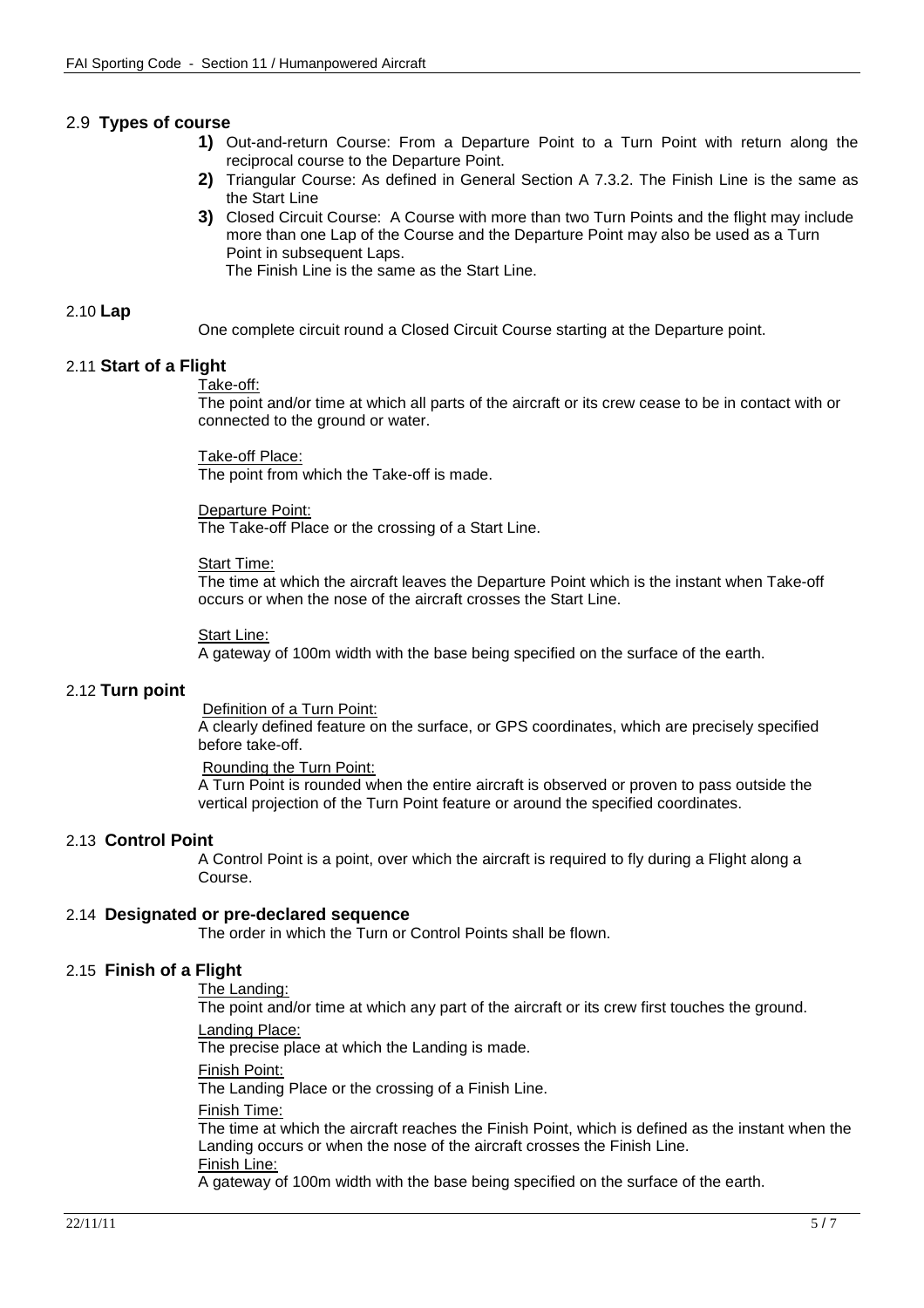# 2.16 **Hover**

The act of remaining airborne without significant movement in any direction.

# 2.17 **Duration**

The time elapsed between the Start Time and the Finish Time.

# **Chapter 3 RECORDS IN CLASS I**

#### 3.1 **Records**

Unless otherwise specified, the following records are recognised in each sub-class.

- 3.1.1 Straight distance from a Departure Point to a Finish Point.
- 3.1.2 Distance on an Out and Return Course
- 3.1.3 Distance around a Triangular Course.
- 3.1.4 Distance around a Closed Circuit Course.
- 3.1.5 Duration (no Course need be specified).
- 3.1.6 Duration in Hover (Sub-class I-E and I-F only).
- 3.1.7 Speed (Sub-classes I-C, I-D, I-G and I-H only) The record performance is the time taken to fly around a Course as specified in 3.2.3.8

# 3.2.2 **General Rules**

Chapter 6, General Section of the Sporting Code shall be observed.

# 3.2.3 **Special Rules**

- 3.2.3.1 No part of the aircraft shall be jettisoned and no person shall leave the aircraft during the Flight including at Take-off.
- 3.2.3.2 A ground crew of up to two persons are permitted to assist in stabilising the aircraft during Takeoff but they may not assist in accelerating it.
- 3.2.3.3 The Take-off and Flight must be made from and over an approximately level surface with a slope not exceeding 1:100 in any direction and free from adjacent buildings or other large objects which might impart an upward deflection to the air. The difference in altitude between the Take-off Place and the Finish Point shall not exceed 1:200 of the Flight distance.
- 3.2.3.4 In the case of a Distance record, at some point during the Flight the lowest part of the aircraft and crew must exceed a height of 2 m above the ground.
- 3.2.3.5 In the case of a Distance record in a Closed Circuit, provided that at least one complete Lap of the Course has been made, the distance flown shall be measured to a Landing Place along the Course. The Landing shall be made not more than 50 metres outside the line of the Course. If made beyond this limit, the Distance shall be measured to the point at which the aircraft, prior to landing, last exceeded 50 metres from the nearest point of the Course.
- 3.2.3.6 For Duration in Hover a height of at least 3 m must be reached and the central axis of the rotorcraft must remain within a designated square of not more than 20 m on each side
- 3.2.3.7 In the case of a Speed record, at the Start and Finish of each record attempt the lowest part of the aircraft and crew must exceed a height of 2 m above the ground.
- 3.2.3.8 For a Speed record the course shall have three Turn Points with a perimeter of 1500 m. The Start and the Finish Line shall be the same line. This line shall be positioned normal (perpendicular) to and touching at its inner end the mid-point of a side of the course. The length of the line shall not exceed 100 m. The entire aircraft shall be required to pass over this line at the start and finish for the purpose of timing the flight.
- 3.2.3.9 In the case of a Speed record using stored energy, the aircraft, in the same configuration that was used to fly the timed speed course, shall, in a time period no more than three days before and no more than three days after the day of the record attempt, demonstrate its ability to fly a similar course conforming to these regulations once in the opposite direction, untimed, to qualify for any record.